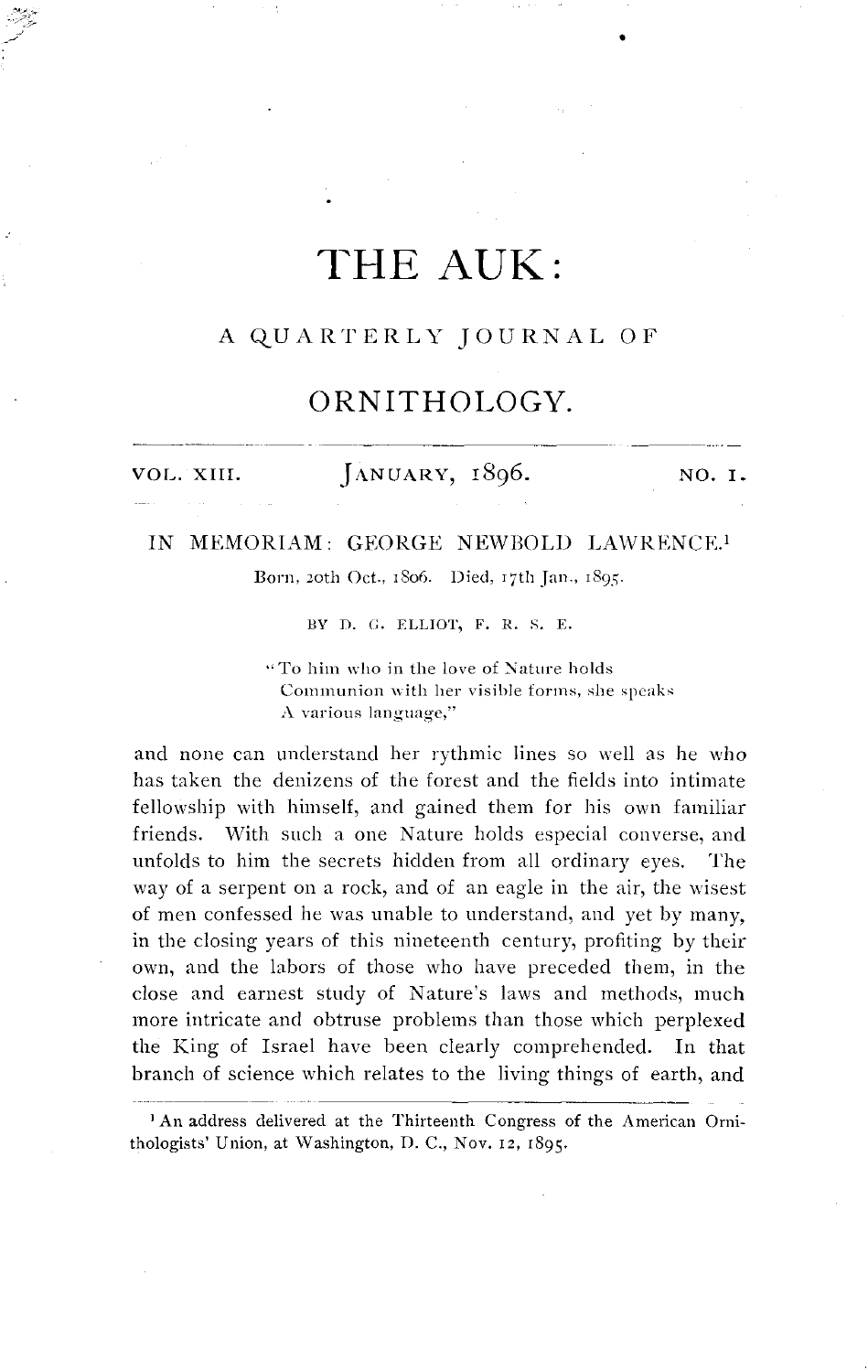

Geo. N. Laurence.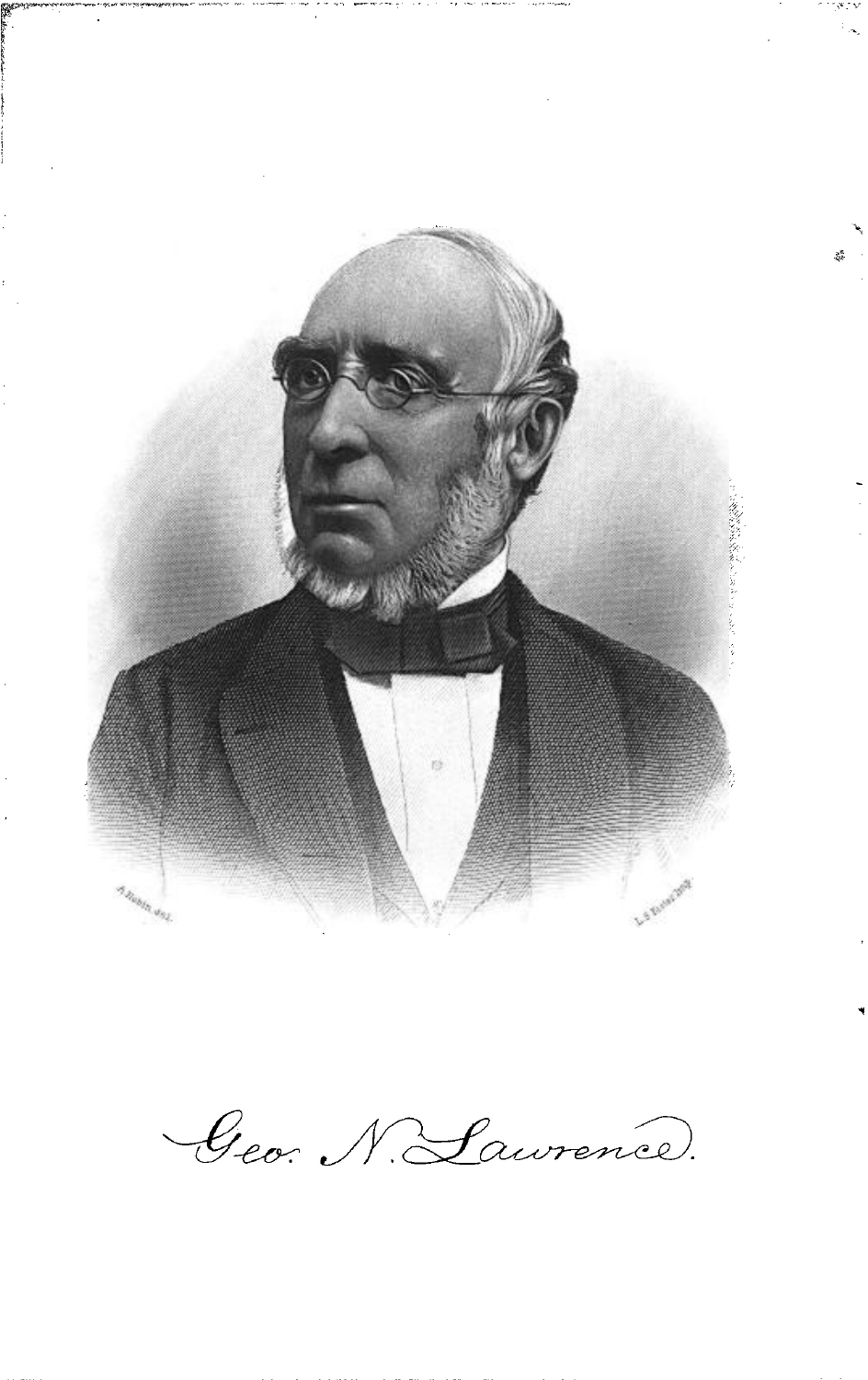## **2 ELLIOT**, *George Newbold Lawrence*.  $\left[\begin{array}{c} \text{Auk} \\ \text{Jan.} \end{array}\right)$

reflecting upon what has been accomplished in solving its mys**teries, we look back upon the past, and behold, from out the mists of by-gone years shadowy forms arise refulgent with the glory of illustrious names, won by their possessors when in the flesh they struggled in this earthly literary arena, and who by the influence they exert in their works, remain with us still con**querors in the fight, though dead. **has grown, and how far back into the silent past it reaches,**  and how rapidly, alas for the living, is that column augmented, of **those scientific soldiers, who though they were members of**  different companies and regiments, yet each and all battled for **the same cause, and died conscious of having fought a good fight, and upheld the scientific faith. In their written words they still speak to us, and point out the lines which their successors**  are to follow. While our thoughts are thus directed to this **invisible army of once earnest earthly workers, we are reminded that we have assembled here to-day to pay our tribute of respect to one who but lately has gone to join that shadowy host, and**  who while with us was an honored member of this Union, a distinguished ornithologist, and to some of us a personal valued **friend.** 

**In the death of George Newbold Lawrence, though the great number of his accomplished years had diminished his scientific activity, ornithology has met with a serious loss. Born in the city of New York in •8o6, his life was lengthened to ahnost**  thrice the period usually given to the generations of men, but **the judgment passed by the Psahnist, on the years that exceeded**  those allotted to man, that they should bring nothing but "labor **and sorrow," was never written for him, and the evening of his days was the most peaceful of his long life. Born in •8o6, and**  gone from among us, as it seems but yesterday, think of the extent of time encompassed in the duration of this single life. **Ahnost a century of active work, in the daily pursuit of an .engrossing business, in the field studying the ways of our feathered creatures, in the closet laboring to solve perplexing**  problems that had to be met, in all that busy century of his **existence there was little time yielded to idle recreation. During the period covered by this life was witnessed the rise,**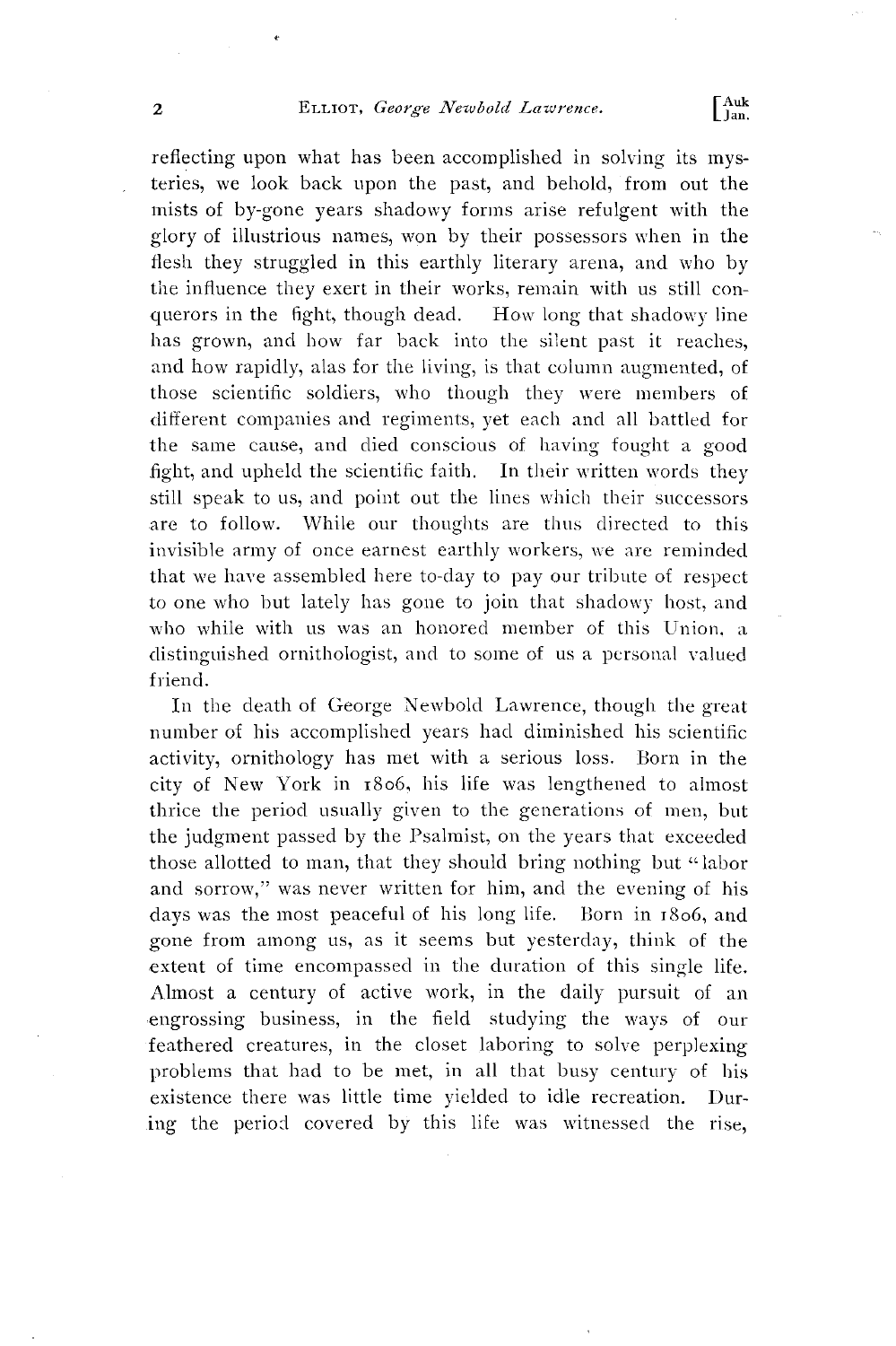**progress, and attainment to its present important position in Natural Science, of American Ornithology. In •8o6 there were no American ornithologists. He xvho was to shed so great a lustre upon the science by his immortal work, had as yet given no outward sign, and at this date Audubon, a young man, xvas unknown. Wilson was busy preparing his work upon our birds, which, however, did not make its appearance until two years after Mr. Lawrence's birth. As we come down the years hearken to the catalogue of names of celebrated men who have adorned the annals of ornithology in this land, finisshed their work, and passed over the river beyond the unknown farther**  Beside the two already mentioned we recall Bonaparte, **Jameson, Jardine, Ord, Say, Swainson, Richardson, Nuttall, Prince of Wied, Giraud, DeKay, Townsend, Cassin, Baird,**  Hermann, Suckley, Kennicott, beside many that are still active **workers in the cause. But all of these who have been mentioned were the friends and acquaintances of Mr. Lawrence. They died not, most of them, in their early youth, cut off in**  the midst of their powers, with the hand still guiding the plough of investigation and research through an unfinished scientific **furrow, but, on the contrary, many of them saw the accomplishment of their desires in their completed works and the attainment of advanced years. But time seemed to take no heed**  of our friend, touched not his powers, but left him unscathed, **alert and uctive in the midst of his contemporaries falling about him on every side.** 

The Lawrence family from which the ornithologist descended **was English, residing at Great St. Albans, Hertfordshire, and the**  first members to come to this country, where they arrived in  $1635$ , **were John and William, aged seventeen and twelve respectively, with their mother and sister. They settled first at Plymouth**  Colony, and then, in  $1644$ , removed to Long Island where John **became one of the Patentees of Hempstead. In the following year they moved to Flushing where the brothers, with others, obtained**  the patent of that place. John, in 1658, removed to New Amsterdam, and was one of the first aldermen of New York after **its incorporation and change of name by the English, and its**  mayor in 1672. William, from whom Lawrence's branch decended,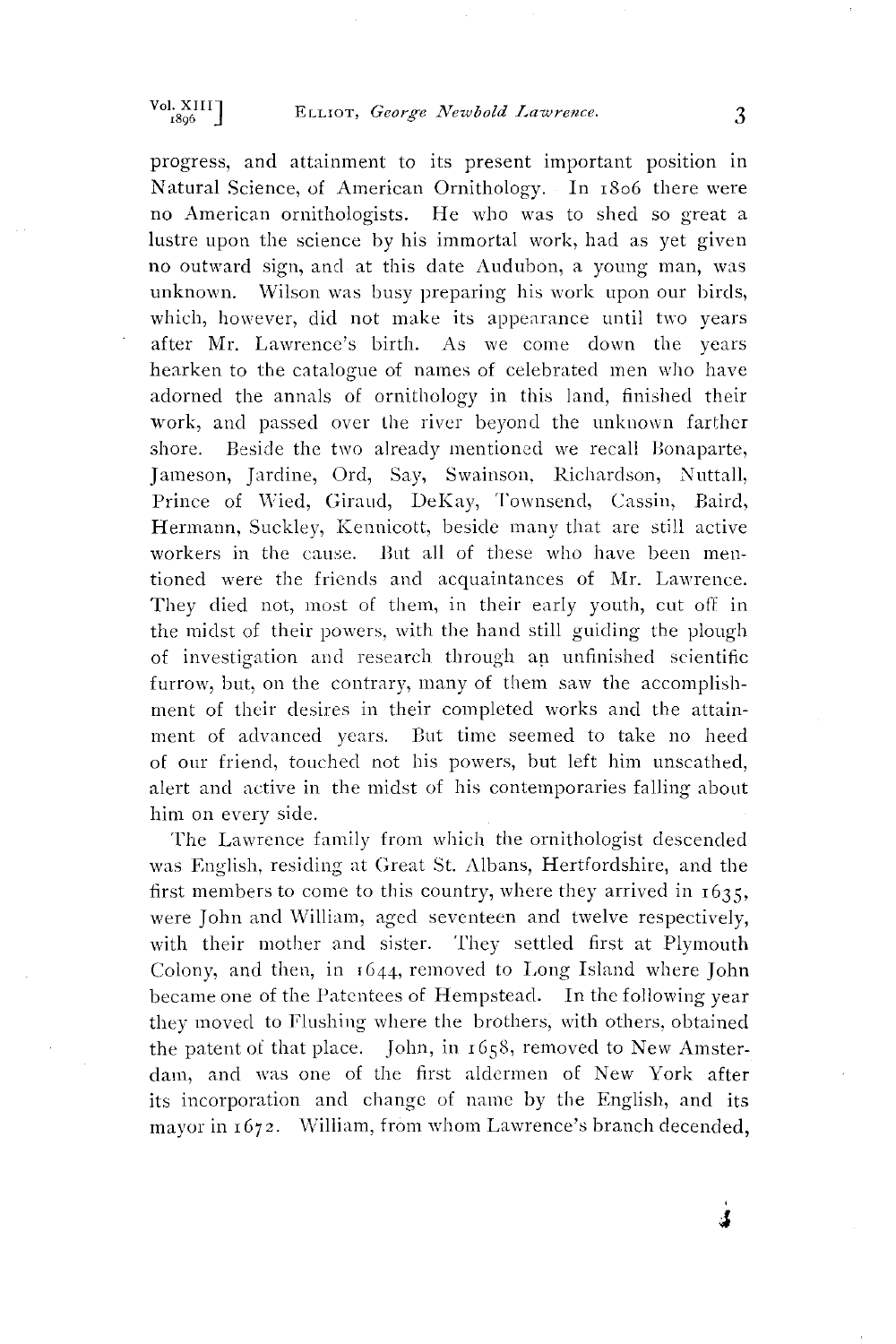**continued to reside at Flushing, where he married Elizabeth Smith of Smithtown. After his death, his widow married Sir Philip Carteret, Governor of New Jersey, who named Elizabethtown after her.** 

**From his earliest youth George Lawrence was a lover of birds,**  and passed much of his spare time studying their habits. **early age when he entered actively in business (for he was only sixteen when he became a clerk, and twenty when he was made a partner in his father's house), did not permit him to have much leisure to devote to ornithology. In x82o, he was permitted to have a gun, seventy-five years ago! and then he began to**  pay attention to the movements of the feathered hosts, their **arrival and departure in the spring and autumn. At this time he**  was living during the summer at his father's country place, called **• Forest Hill,' about eight miles from the City Hall, on the high ground overlooking Manhattanville and the Hudson River, not very far distant from where the American Museum of Natural**  He has, in one of his papers, recorded his **observations of bird migration at this spot, which in view of our knowledge of the locality as it is to-day, sounds very strangely to us. From the middle of July for some weeks there would be, every afternoon, a flight of Red-winged Blackbirds**  phæniceus), in flocks of fifty or more individuals, while in August **and September there would be late in the day a continuous flight of White-bellied Swallows (Tachycineta bicolor), with a few**  Barn Swallows (Chelidon erythrogaster). At the beginning of **September, when there was a strong northwest wind, Passenger**  Pigeons (*Ectopistes migratorius*) would appear in great numbers **in the mornings, with occasional flocks throughout the day. From Forest Hill north was an unbroken forest to Fort Washington Point, and the Pigeons could be seen speeding over the tree tops at a rate of seventy-five miles or more an hour. Another of the old country seats at that time was Claremont, now for some years used as a restaurant and situated not far from General Grant's tomb, and during one of these flights of the Pigeons more than a hundred were shot one morning by a gentleman from**  the roof of the dwelling. He enumerates many other species **of birds that passed Forest Hill during the various months of the summer, and also speaks of the Robins pursued by gunners in**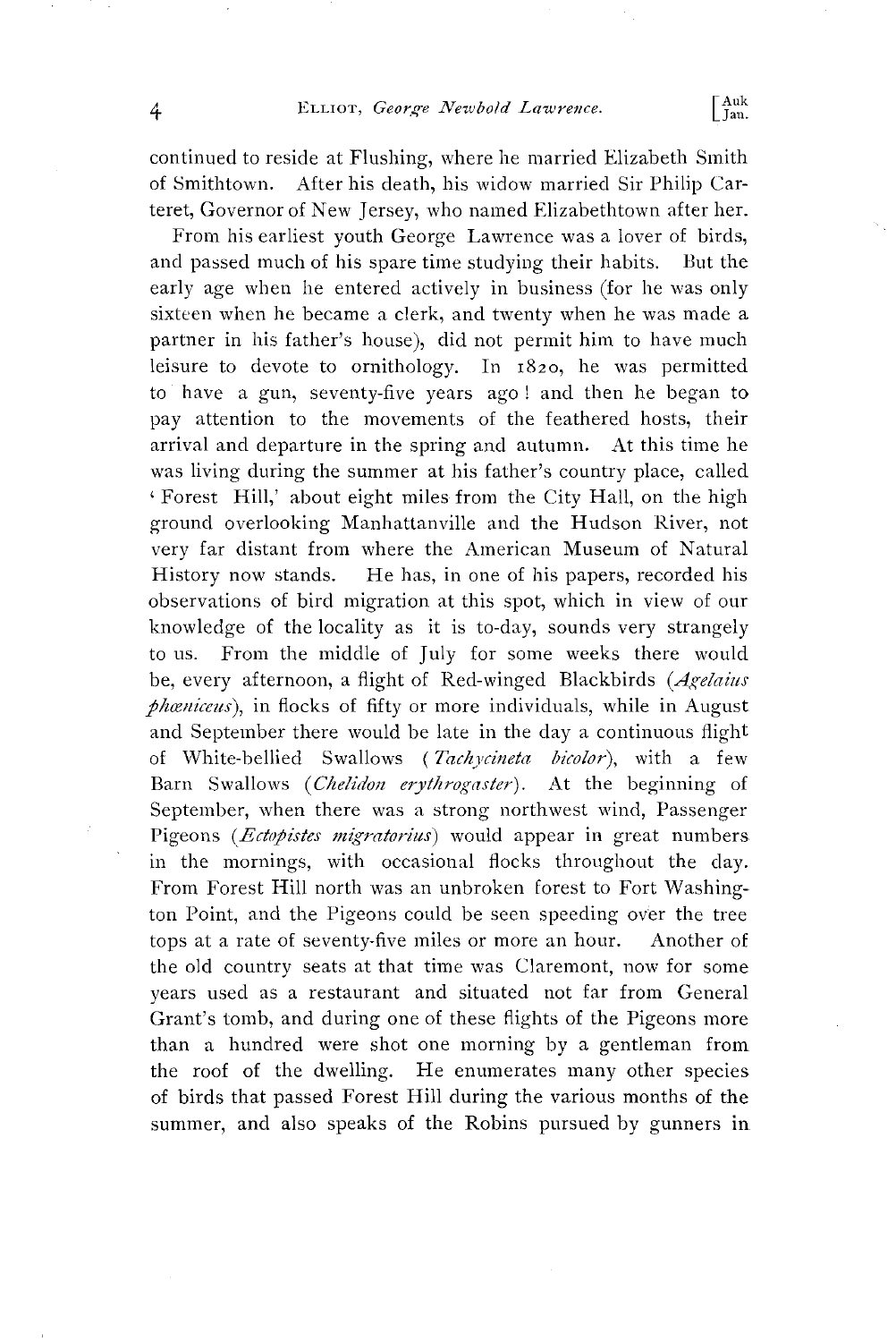**the high woods where is now Third Avenue and 2oth Street. At the time the Robins were migrating there would frequently be**  seen large flocks of Meadowlarks (*Sturnella magna*) going south, **and they would congregate in great numbers in what were then pasture fields, about where Broadway and 4oth Street now is. He tells of skating from where the Tombs now stand in Centre Street, down the Canal that ran through the middle of Canal Street, passing under the wooden bridge that spanned it at Broadway, onto the Lispenard's meadows which stretched away to the Hudson River. To those of us who are conversant with the localities in the metropolis just mentioned, it seems strange indeed to hear one who has but just left us speak of them as familiar ground to him, when they were yet covered in great part by the primeval woods. It brings to our minds more forcibly than ahnost anything else can what seventy-five years in the life of our country, and of one single witness means.** 

**It was while the Lawrences were living at Forest Hill that J. J. Audubon purchased several acres and built his house in what is now known as Audubon Park. Lawrence became intimate with his sons, Victor and John, yet he saw but little of the naturalist himself, who was then failing in health.** 

**While thus studying the feathered tribes in his youth and early manhood, his knowledge did not extend beyond that gained from observation of birds' habits, and such appreciation of the subject as the possession of a few specimens enabled him to acquire, but ornithology as a science was unknown to him. Thus time passed on, and Lawrence was recognized as the successful merchant with, perhaps to a few of his friends, a great fondness for birds, but there was no evidence that he was in later years to become one of the great triumvirate, of what has been termed the Bairdian Epoch of American Ornithology.** 

In the year  $x841$  occurred one of those apparently trifling **incidents in one's life that often alter its entire current, and which in this instance served to change Lawrence's interest in birds (which up to this period had been merely regarded as a pastime) into a serious scientific study. He and J.P. Giraud, who were among the first to make collections of birds found in the United States, were invited by Mr. J. G. Bell to come to his**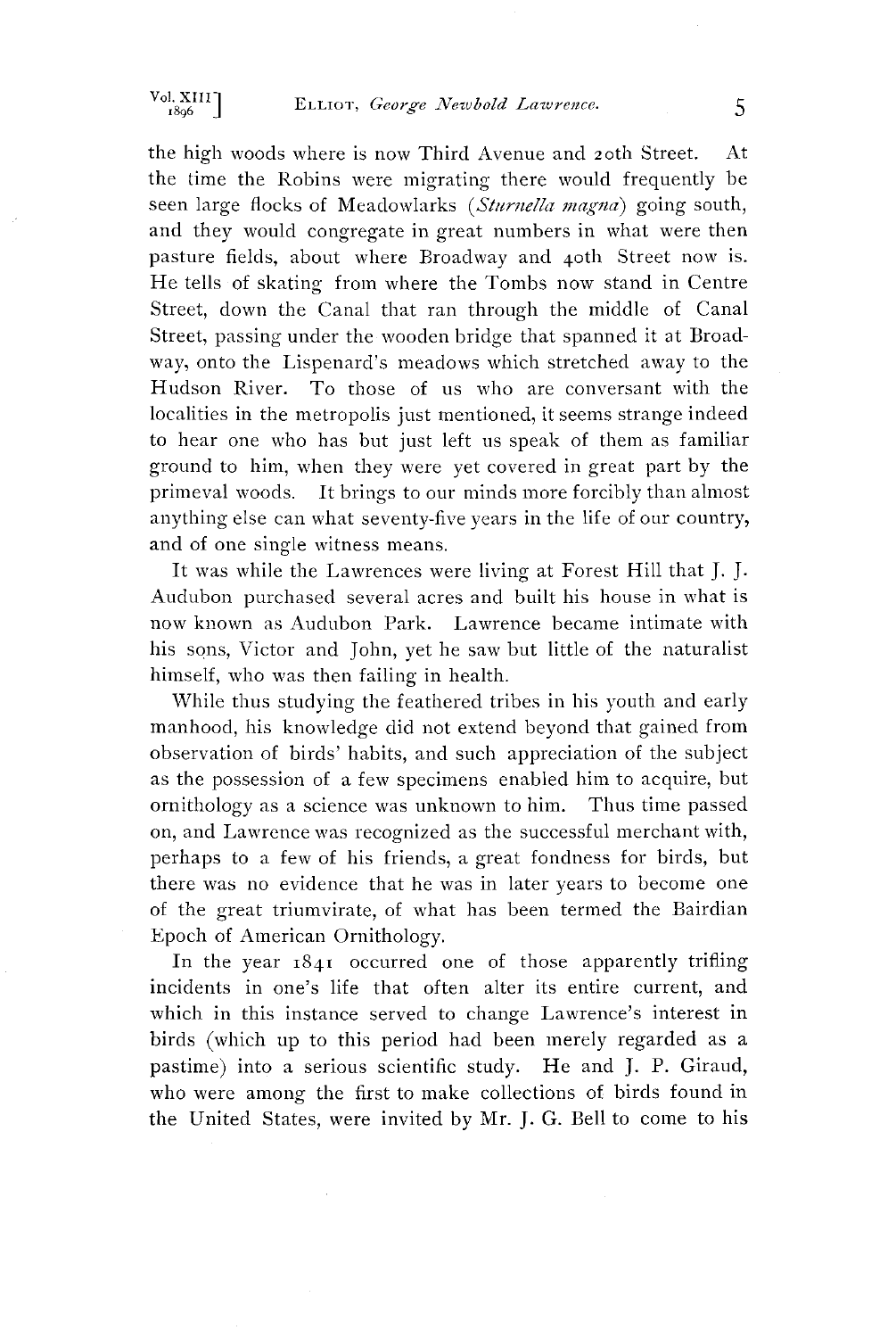**room to meet a young ornithologist who was to show some facts in the anatomy of birds, especially exhibiting the muscles that move the wings. He then and there made the acquaintance of Spencer F. Baird, than whom no naturalist that ever lived possessed to such a degree the power to imbue others with his own enthusiasm, and to attract them to become devotees of the study of Nature's Kingdom by the irresistible magnetism of his own personality. The acquaintance thus formed soon ripened into an intimacy that never ceased nor slackened, but strengthened with the roiling years, until, like so lnany of Lawrence's fellow-workers, his guide and friend passed away from earth.** 

**This friendship with Baird brought forth ahnost immediate results, and in •842, when he was thirty-six years of age, appeared Lawrence's first scientific paper, the pioneer of that long line of publications which was destined to extend throughout the next fifty years. It was devoted to a description of the Black Brant**  (*Bernicla nigricans*), and with a happier fate than falls to the efforts **of many budding ornithologists thirsting for immortality, this new creation xvas pronounced very good. Once launched in scientific work, every moment that could be snatched from mercantile pursuits that claimed the major portion of the day was given to the investigation of birds, and his contributions to different periodicals devoted to natural science increased in frequency and importance. Nearly at the same time with the advent of Lawrence's first paper, appeared one from the pen of a new writer, who was also to be associated with Lawrence in some of his most important work, and who by his great attainments and profound widespread knowledge in ornithological lore was to exert a deep and powerful influence on the science, and cause the name of John Cassin to be known and held in high repute throughout the world. It is fitting that as this form in shadowy lines moves across the vista of passed scenes, I should pay a tribute to one who perhaps more than any other was my guide and instructor in natural science, and who in certain lines of scientific investigation stood without a peer amid those whose works have dignified and rendered illustrious American ornithology.**  Baird, Cassin, Lawrence,— these were the names that represented for many years our science in the New World, the triumvirate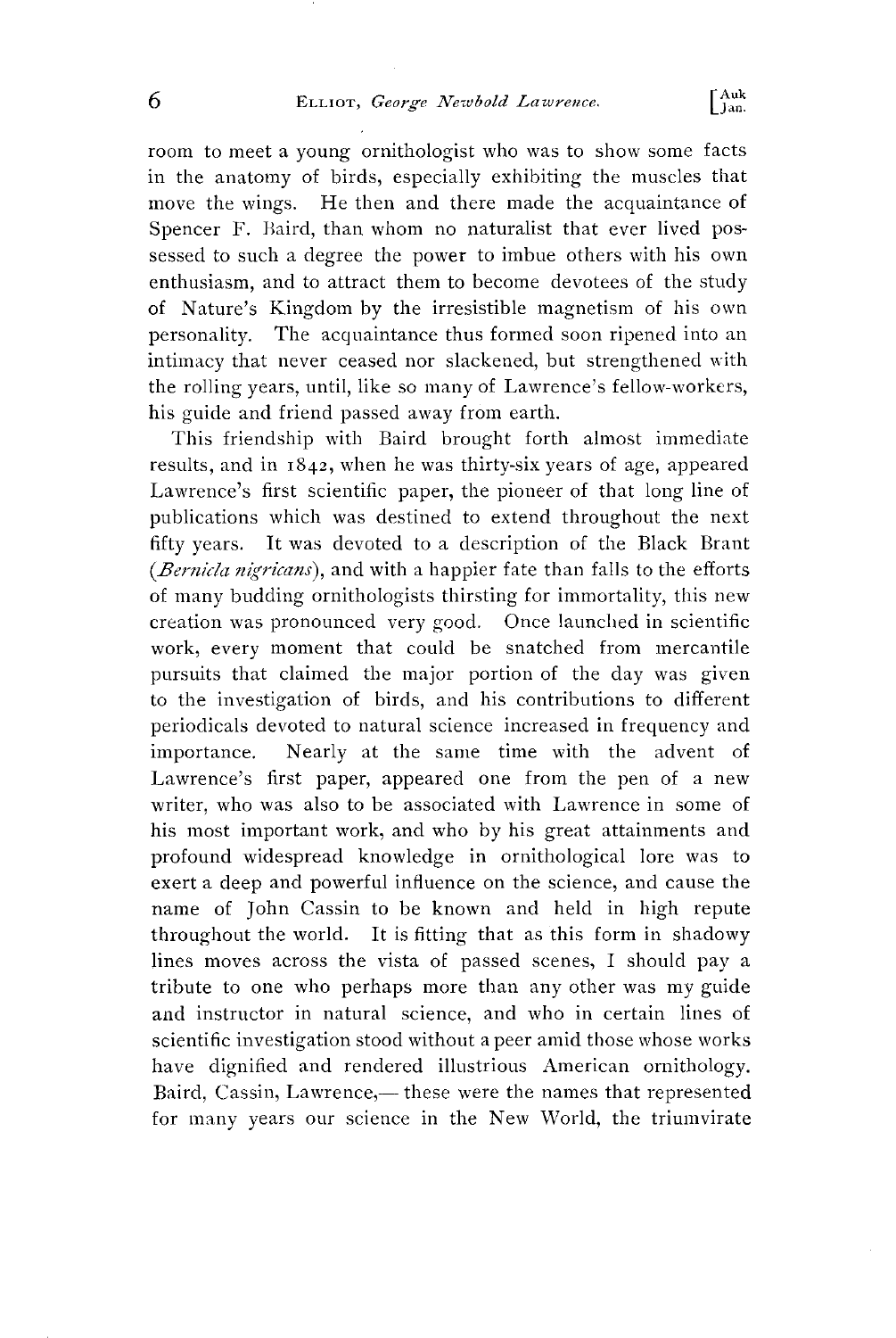**that dominated the period in which they unitedly labored. In •869, in the midst of his powers, when it seemed there might be many years of profitable work yet in store, Cassin passed away, followed later by Baird, with labors more completely finished; and now it has fallen to my lot, who, when I first became acquainted with these celebrated men, was regarded by them but as an enthusiastic boy, to pay such tribute as I may to Lawrence who has laid down his pen after accomplishing the fullness of his years, his labors completely ended.** 

**For the first ten years or so of his literary work, Lawrence was engaged in investigating the birds of the United States, and describing new forms, and his labors in the avifauna north of Mexico largely ceased with the completion of his portion of the ninth volume of the Pacific Railroad Reports, the fruit of the joint labors of Baird, Cassin, and Lawrence. This work created a revolution in the technicalities and methods of American ornithology, sweeping away all the old land-marks, and introducing a new era, a new system, and practically a new science. Lawrence's part in this great work was restricted to such of the water birds as were comprised in the Longipennes, Totipahni, and Brachypteri. From this year, i858 , to the end of his scientific career, Lawrence devoted himself mainly to the birds of Central and South America, Cuba and the West India Islands, and he published continuously for nearly fifty years, his last paper appearing in 'The Auk,' in**  January, 1891. During his active scientific life he published in all **one hundred and twenty-one papers, and described three hundred and twenty-three species as new, most of which have stood the test of subsequent investigation. In his work he showed much patient research, was slow to arrive at a conclusion, careful in all his comparisons, diligent in seeking his authorities, ever ready and willing to receive suggestions, and to acknowledge any error he might inadvertently have committed. Man is born to commit errors. I think naturalists are more convinced of that fact than any other class, but those who admit having done so are the exceptions, and therefore entitled to the more honor.** 

**Lawrence's writings were mainly confined to the description of new forths, or lists of the birds in certain localities, and he never attempted monographic essays, or to embody his views and the**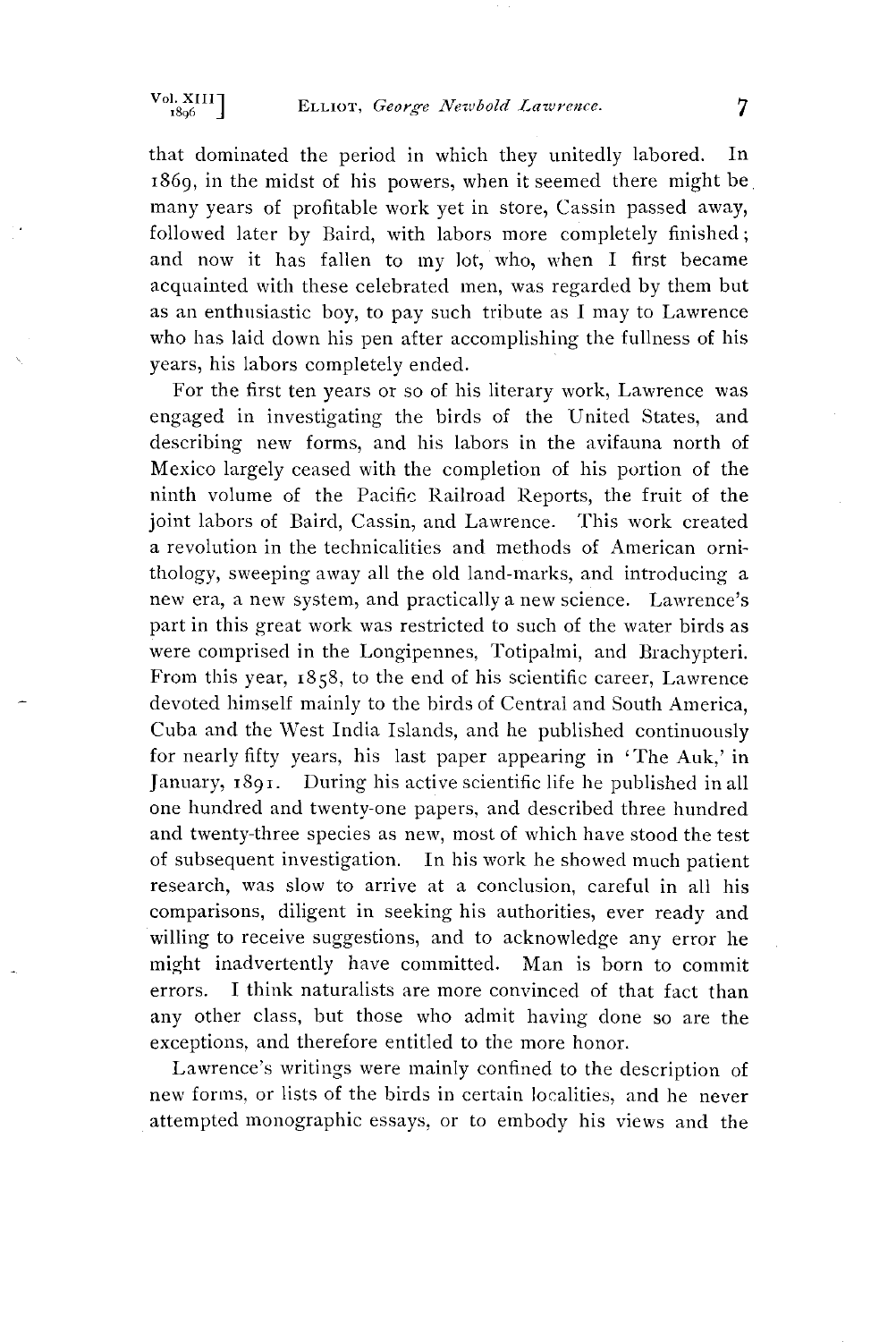**results of his investigations in a complete book form, but he was a faithful laborer in laying the foundation upon which others might raise a noble edifice. His knowledge of the birds of the New World was great and varied, and no one was ever more willing than he to place it all at the service of any seeking information. Systematic ornithology, and the great and absorbing questions of distribution, causes of migration, evolution, effects of environment on races and species, natural selection, and**  similar problems that have engaged the attention of many of his contemporaries in late years, were passed unheeded, and he was **satisfied to restrict his work to the simpler branches of the science. But it is necessary in the construction of any great building that artificers of every rank and degree of skill should be available in order to produce the united, complete, and harmonious whole; and so it is fortunate for our science in the New World that it found so capable a master-workman, willing to devote his time and abilities to the formation and strengthening of the first stories of her stately edifice. The value of his labors was acknowledged throughout the world by ornithologists of every nation, and recognition was accorded him by a large number of learned and**  He was an Honorary Member of this Union, **as well as one of its Founders and Member of its Council; also an**  Honorary Member of the Linnæan Society of New York, Foreign **Member of the British Ornithologists' Union, Member of the New York Historical and Geographical Societies, Corresponding Mem**ber of the Zoölogical Society of London, of the Academy of **Natural Sciences of Philadelphia, of the Natural History Society of Boston, and many others.** 

**He was an active and important member of the New York**  Lyceum of Natural History, which he joined in  $1845$ , famous throughout the world wherever zoological science is known, but now engulfed in the New York Academy of Sciences. It was now engulfed in the New York Academy of Sciences. **through the exertions and faithfulness of Lawrence and a few other devoted men of his generation, that this old historic society was kept alive in the time of its greatest need, and I remember well the little band that used to meet once a week in the College of Physicians and Surgeons on •4th Street in the sixties, and, under the presidency of Major Delafield, read their papers and**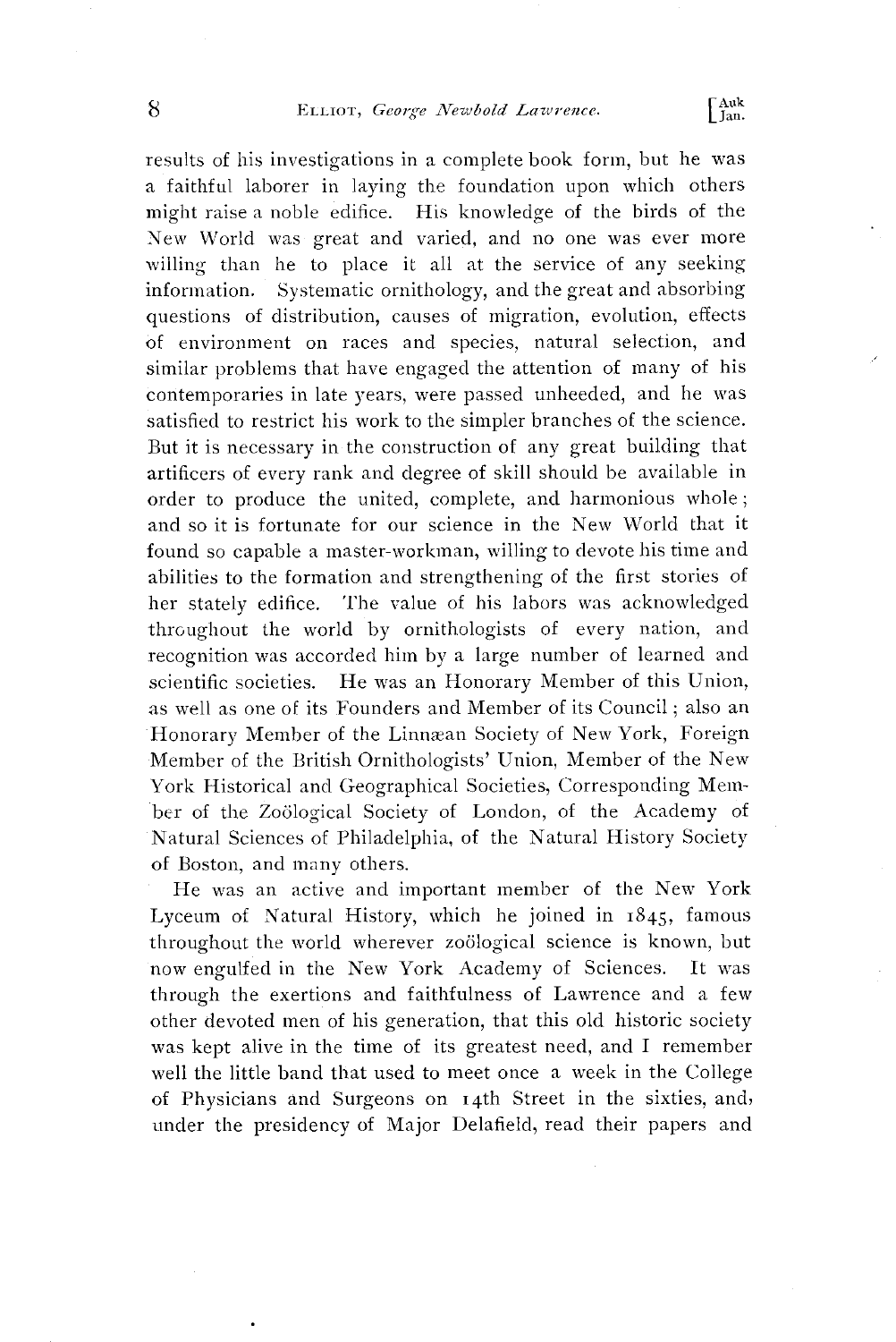## Vol. XIII **ELLIOT**, George Newbold Lawrence. 9

**discuss subjects of mutual interest: In this company Lawrence was always present, and he published all or nearly all his writings in the ' Annals'of the Society, until it disappeared in the one with a more resounding name; but to the suppression of the title under which the old corporation had gained an enviable rank**  throughout the world, he was never reconciled. **became a member, which indeed was his of right, then Fellow, and finally a Patron of the Lyceum's successor. He was one of the founders of the New York College of Pharmacy. In recognition**  of his labors, his brother ornithologists throughout the world con**ferred his name upon one genus and twenty species of birds, a more enduring monument than any raised from bronze or marble.** 

**Lawrence's rank as an ornithologist will always be a prominent one, on account of the particular period of his activity, the men with whom he was associated, and the patient, faithful character of his scientific work, and his name will always adorn the annals of American ornithology.** 

**But it is of the man himself, rather than the ornithologist, that I best like to think and speak. I cannot recollect the time when I did not know George N. Lawrence, and from the closest intimacy with his sons and various other members of his family, and the mutual interest in our sciences that naturally brought us together, I suppose it can be said that I knew him better than did any other naturalist, not even excepting Baird. Courteous, gentle, simple in his tastes and habits, ahnost child-like in his deference to the opinions of others in whom he reposed confidence, asserting his own opinions with a modesty that was remarkable, because so rare, Lawrence was a conspicuous example of that personage to whom we all turn with mingled feelings of admiration and respect**   $-$ a gentlemen of the Old School, of the days of our ancestors, **when knee breeches and brocaded silks were parts of the ordinary costume, and the manners of the age were characterized by dignity and a respectful demeanor. Although verging on to four score and ten years, Lawrence never grew old, and his interests in the sports of the fields and the occupations of youth were as lively and intense in his last year as in the days when he was**  wont to shoulder his gun and take an active share in them. **last time I saw him, but a short while before his death, he. was** 

 $\overline{\phantom{a}}$